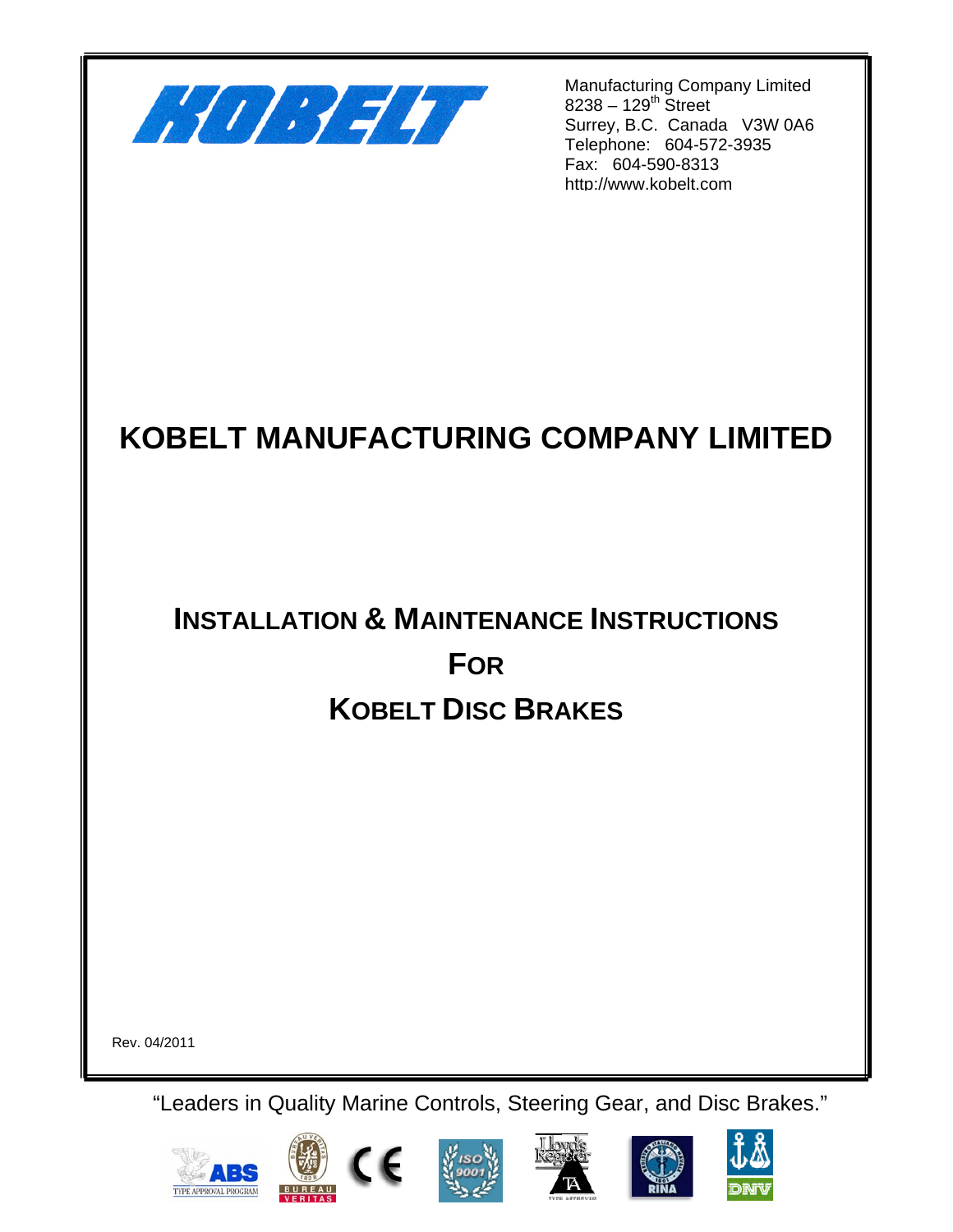# **NOTES ON WARRANTY**

Kobelt Manufacturing provides installation and maintenance instructions for its products. If these guidelines are not followed, the warranty will be voided.

If our instructions are followed during installation and maintenance, the performance of of our products will prove to be most satisfactory. There is nothing like a satisfied customer.

For further instructions, please contact our distributors or visit our website at http://www.kobelt.com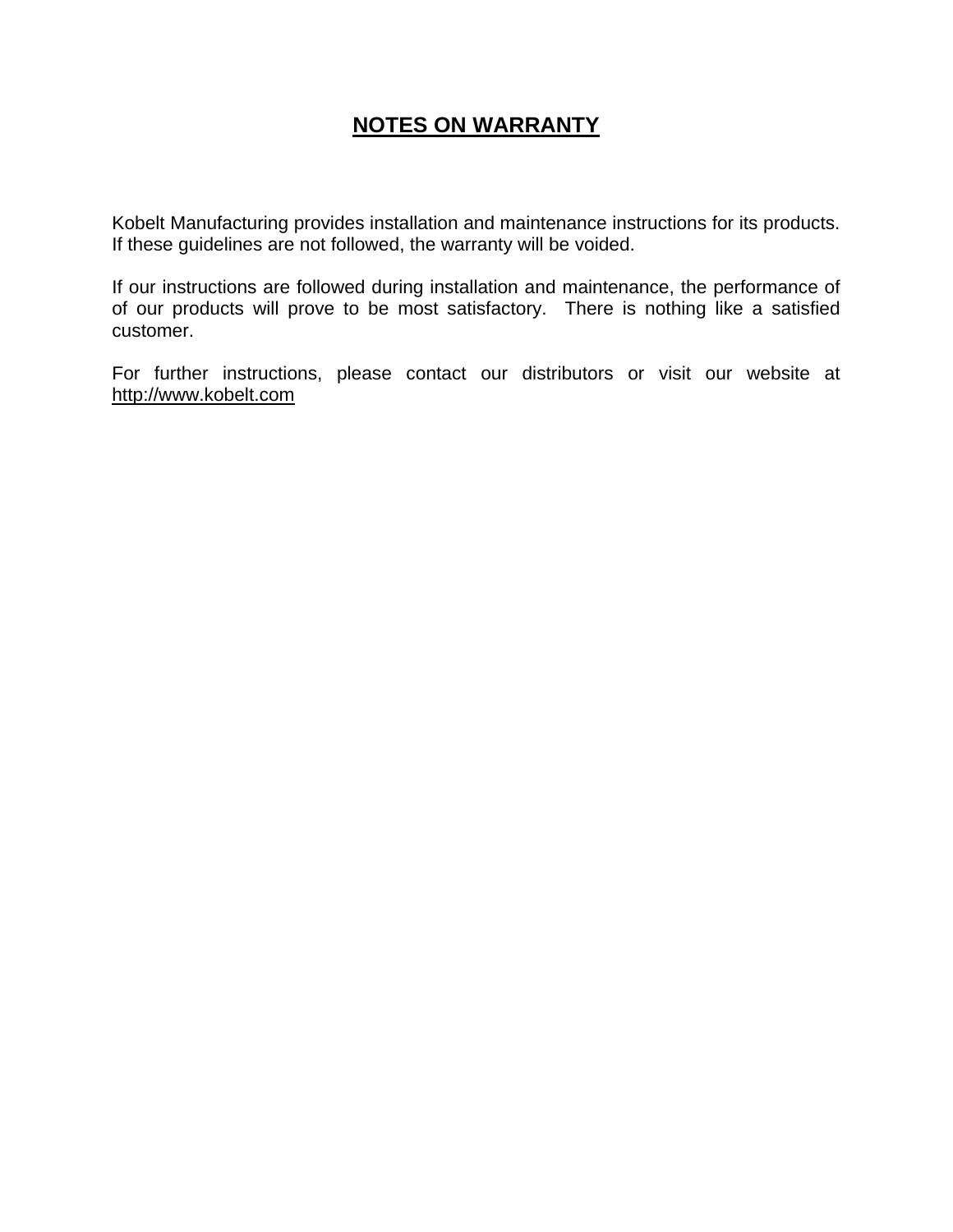## **BASIC PRINCIPLE OF OPERATION FOR KOBELT DISC BRAKES**

Low pressure actuators with large areas are used to apply the force against a mechanical lever, multiplying the brake application forces with a lever ratio of approximately 3.6:1 and up to 5:1. The application force of the actuator is therefore directly related to the brake force. Variation in the actuator pressure results in an absolute proportional brake torque reduction or increase. This results in very high torque capabilities.

### **DISK BRAKE LININGS**

Kobelt engineers have developed a unique disc brake lining material. Available only from Kobelt, it offers a combination of advantages over most other materials. The Kobelt brake lining has a maximum operating temperature of 700°F and is relatively stable throughout the whole temperature range but it must be burnished in order to arrive at its full potential.

### **DISCS**

Kobelt brake discs are available in a variety of diameters and thicknesses to accommodate nearly unlimited combinations of torque and energy input requirements. Kobelt provides four different types of standard discs.

Most of Kobelt discs are of a cast material. The grain structure in the castings is not always equal throughout the whole casting and, depending on the machining process, there could be quite an imbalance as far as material is concerned. This imbalance in the casting could be detrimental to high speed rotating discs, due to some vibration, it is therefore necessary to balance discs at elevated r.p.m. Balancing must be requested by the customer. We, at Kobelt, have the ability to do static balancing, which is extremely accurate, however, if a real fine balancing is required it would have to be done dynamically and this has proven to be quite expensive.

- (1) Medium energy input solid steel discs. These discs are used for infrequent stopping applications. The energy in these discs is absorbed rapidly in the disc mass, but the disc requires a long cooling time.
- (2) Medium energy input ductile iron, air cooled discs. These discs are designed for general purposes and will perform much better than a solid disc at higher speeds and continuous or intermittent brake applications, since the fan action of the disc will increase the heat transfer by drawing air over the internal cooling fins.
- (3) High energy input ductile iron, internal air cooled discs. These patented discs provide the most refined internal cooling fin design and are ideally suited for continuous high energy input at higher speeds.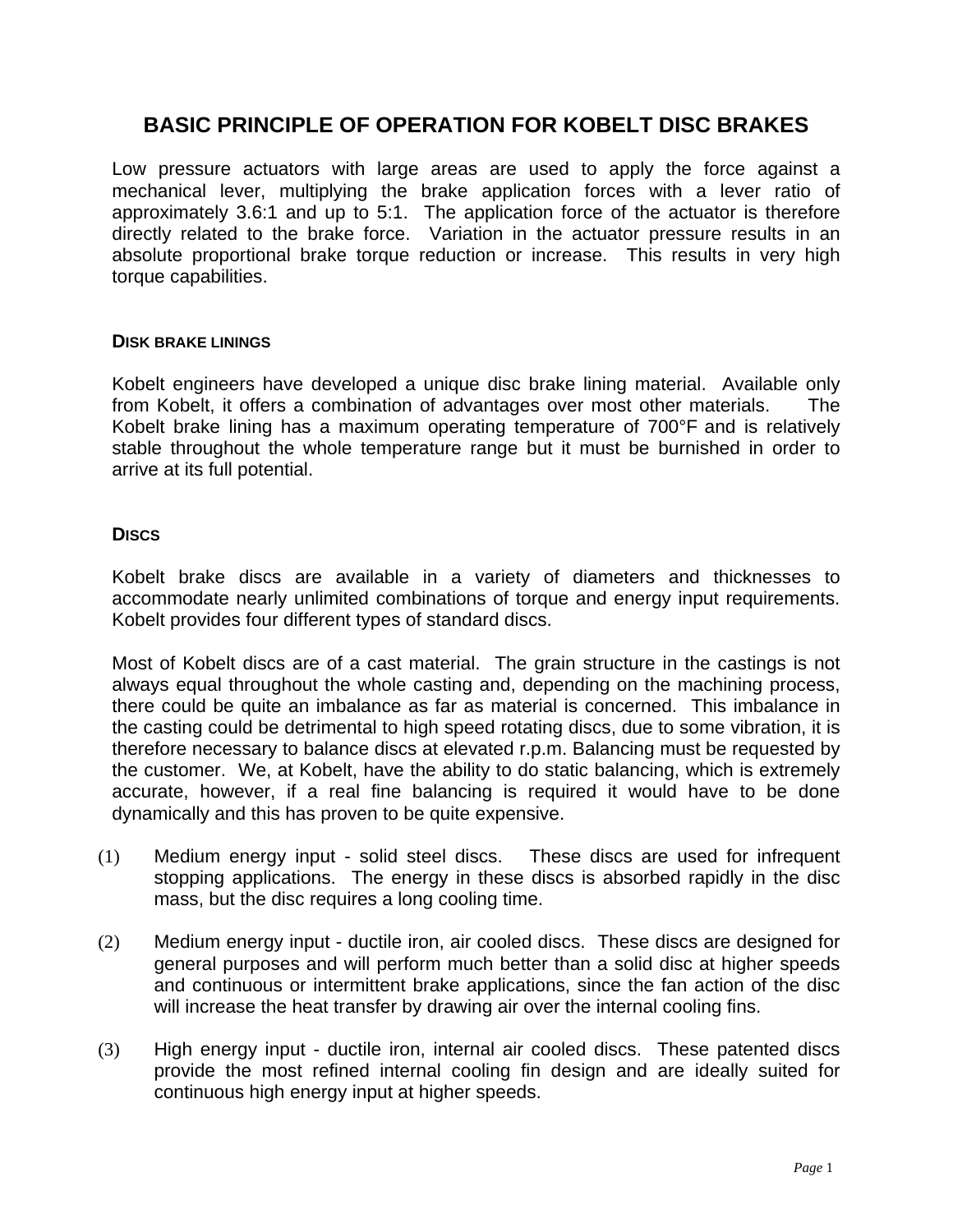(4) Very high energy input - internal water cooled discs. These patented discs, designed for high torque, low speed applications, have internal water passages which permit a high rate of energy dissipation.

Some Kobelt brake discs are available segmented (half or quarter). The purpose of these segmented discs is to facilitate disc installation or removal on disc adaptor flanges located between machinery parts which do not allow for a one piece disc installation without the removal of other components.

### **AIR COOLED BRAKE DISCS**

Air cooled brake discs are designed to pump air efficiently when rotating quickly. In most cases a guard or some protective cover is needed to shield the brake disc. An improper design of cover may cause air recirculation through the disc or radiant heat reflection, which could result in the disc overheating. The cooling air pumped through the disc must be exhausted away from the disc to allow fresh, cool air to enter the inner vent openings of the disc. No back pressure should be generated on the exhaust side of the disc.

*CAUTION*: *Under no circumstances should the disc cooling fins be painted or shielded.*

## *Stainless Steel discs are not suitable for dynamic braking applications because of their poor thermal conductivity. The stainless steel disc will destroy itself in short order.*

### **BRAKE ACTUATORS (POTS)**

Kobelt Manufacturing provides three different types of actuator for the disc brakes. The most common would be an air applied only actuator which is of a dual diaphragm type and does not require lubricating. These diaphragms provide an optimum accurate and controlled response.

Kobelt Manufacturing also provides a spring applied actuator, which is a piston type actuator. This actuator is equipped with a multi-spring pack and the springs can be adjusted to customer requirements. This actuator however, requires lubricating in order to prolong the seal life and its accuracy. This actuator is not as responsive as a diaphragm type. The release pressure for spring applied air release actuator is 120 psi.

The third actuator that Kobelt provides is of a truck type called Maxi Brake. This actuator is not manufactured by Kobelt and is of a dual diaphragm type whereby one diaphragm looks after the spring applied portion and the other looks after the air applied portion. The combination comes in extremely handy when spring and air applied are both required. In order to release the spring brake, air must be accumulated in the spring chamber to compress the spring and release the brake. Then the air applied portion will now provide infinite control over the brake. The more air pressure that is accumulated in this chamber, the more torque the brake will produce. It is, however,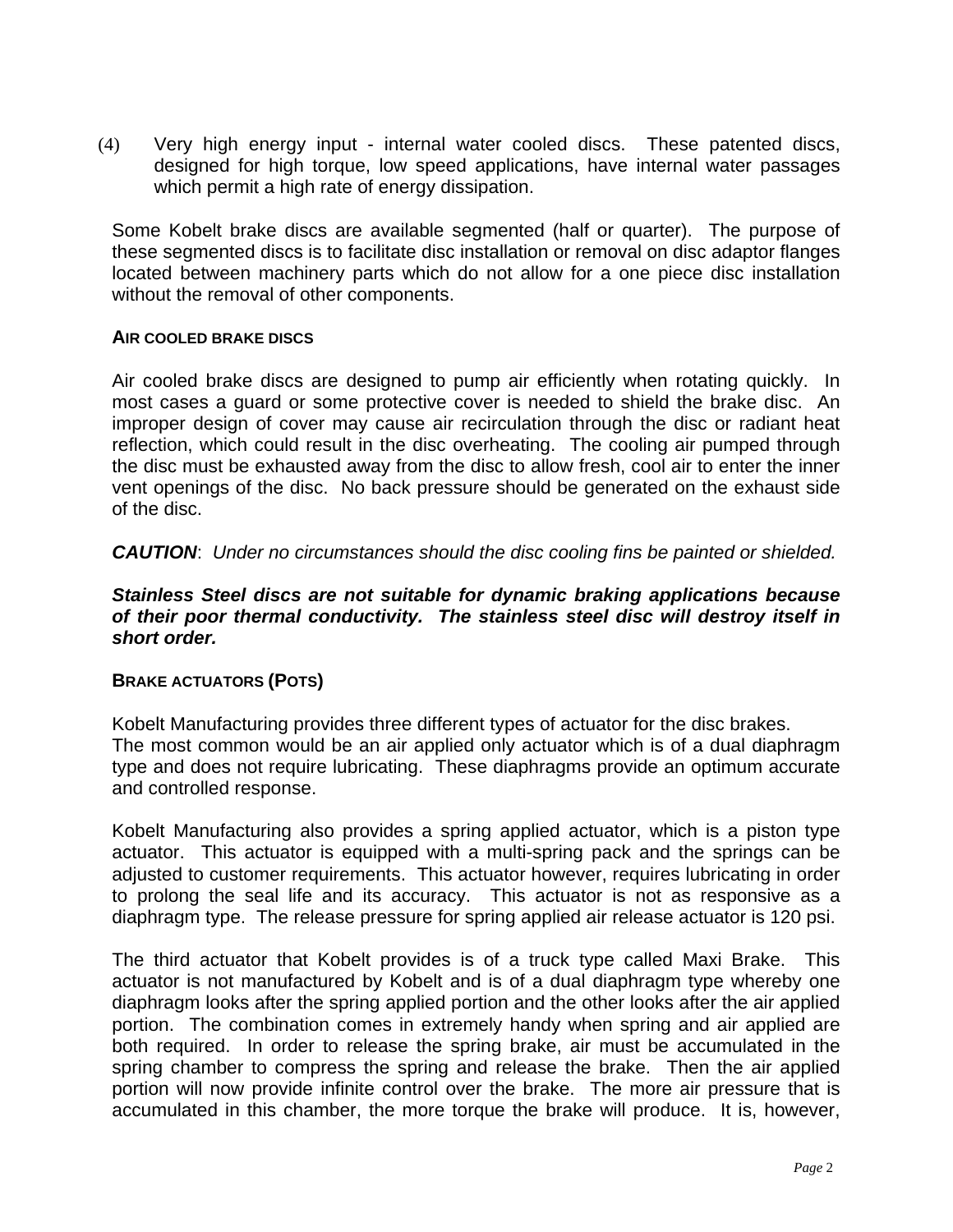important not to apply the spring portion and the air portion at the same time. This could cause an overload on the basic mechanical brake structure.



## **WEDGE TYPE BRAKE CALIPER (CM TYPE)**

It also has a manual release screw which fits on the top of the brake actuator and allows the spring portion of the brake to be released manually. The emergency portion of the maxi actuator is only 60% of the air operating service portion. However, the further out the actuator extends the spring tension loses application force.

The air applied portion is used for general operation whereas the emergency type is used for parking in case of air pressure failure. It is not recommended to use both the air applied and spring applied at the same time. The wedge roller assembly is actuated by a push rod from the actuator. A minimum clearance must be maintained between the brake lining and the disc. The clearance can be practically zero, the smaller the clearance the less the air consumption. Failing to adjust the wedge down as lining wear occurs may result in brake failure as there is not enough mechanical movement to apply the brake shoe against the disc.

The port for the parking brake must be connected to a three-way valve and a quick release valve. The quick release valve should be mounted close to the brake so in case of any emergency, the air can be dumped out of the actuator instantly letting the spring apply the brake pushing the wedge downward. In order to make this functional the manual release screw must be removed. In order to release the brake caliper, air must be applied to the parking port and should be energized at all times while the brake is in regular operating mode.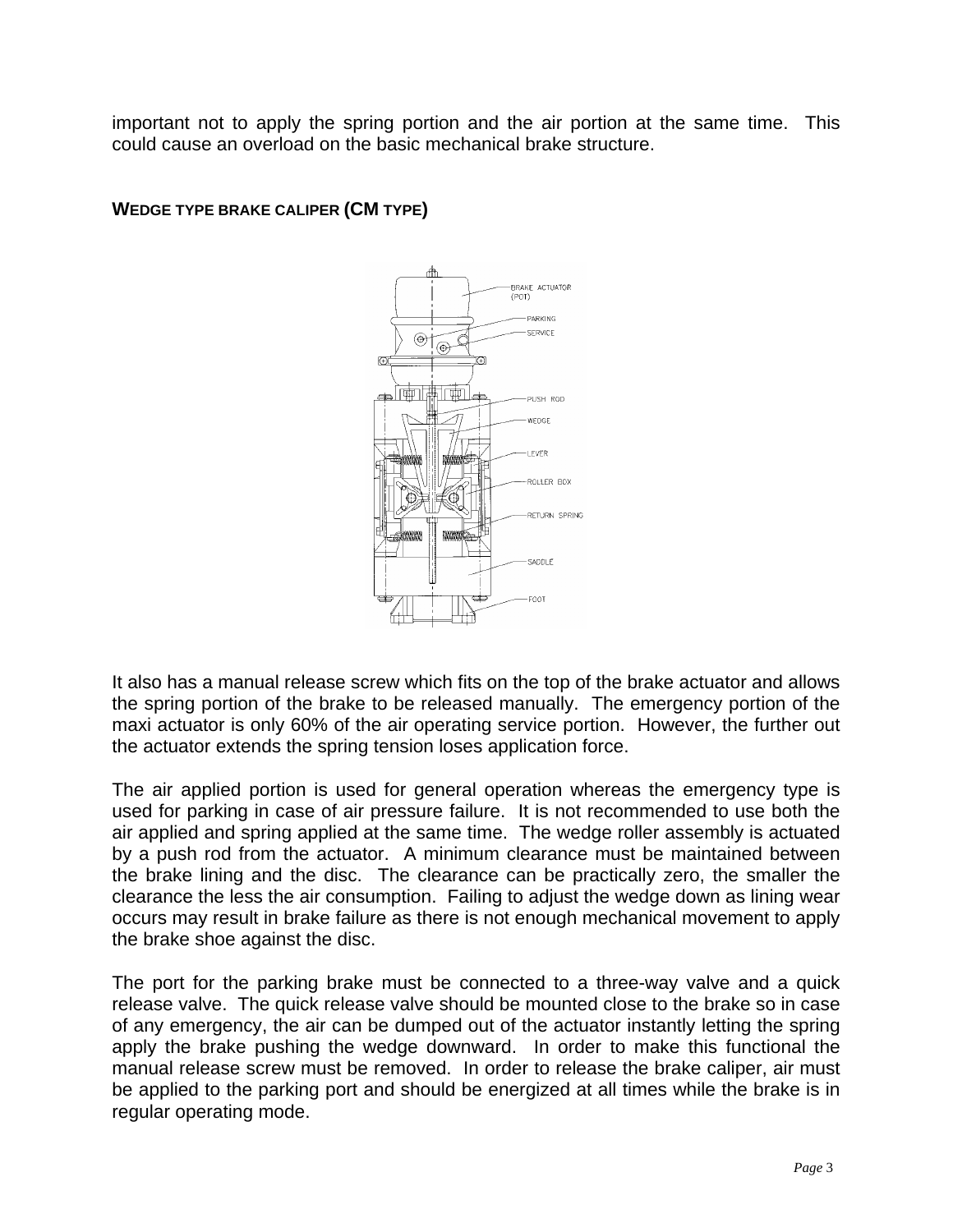The Maxi Pot brake actuators are also equipped with a manual release screw whereby the spring portion can be manually released. It is important that air be applied to the spring portion if possible, so that the threads do not become over-stressed when using the manual release screw. In some actuators the thread screw is not designed to release the actuators without the assistance of air.

In order to control the brake for normal operation, air lines must be connected to the service port and varying air pressure from 0 - 100 p.s.i. will then apply the brake. The brake torque will be absolutely proportional to the air pressure applied. In other words, if there is little air pressure the torque is small and with a lot of air entering the service port, the brake torque will proportionately increase. The lower nut located nearest the smallest end of this wedge must be loosened and the upper nut on the upper end of the wedge must be turned downward so that the rollers are spread farther apart and, therefore, reducing the clearance between the disc and the brake lining.

## **SPRING APPLIED CALIPER**

It is of extreme importance to keep the clearance between lining and disc at a minimum. The springs that extend become weaker and, therefore, the brake torque will go down proportionately. Keeping the clearance between shoe and lining to a minimum will provide the specified brake torque.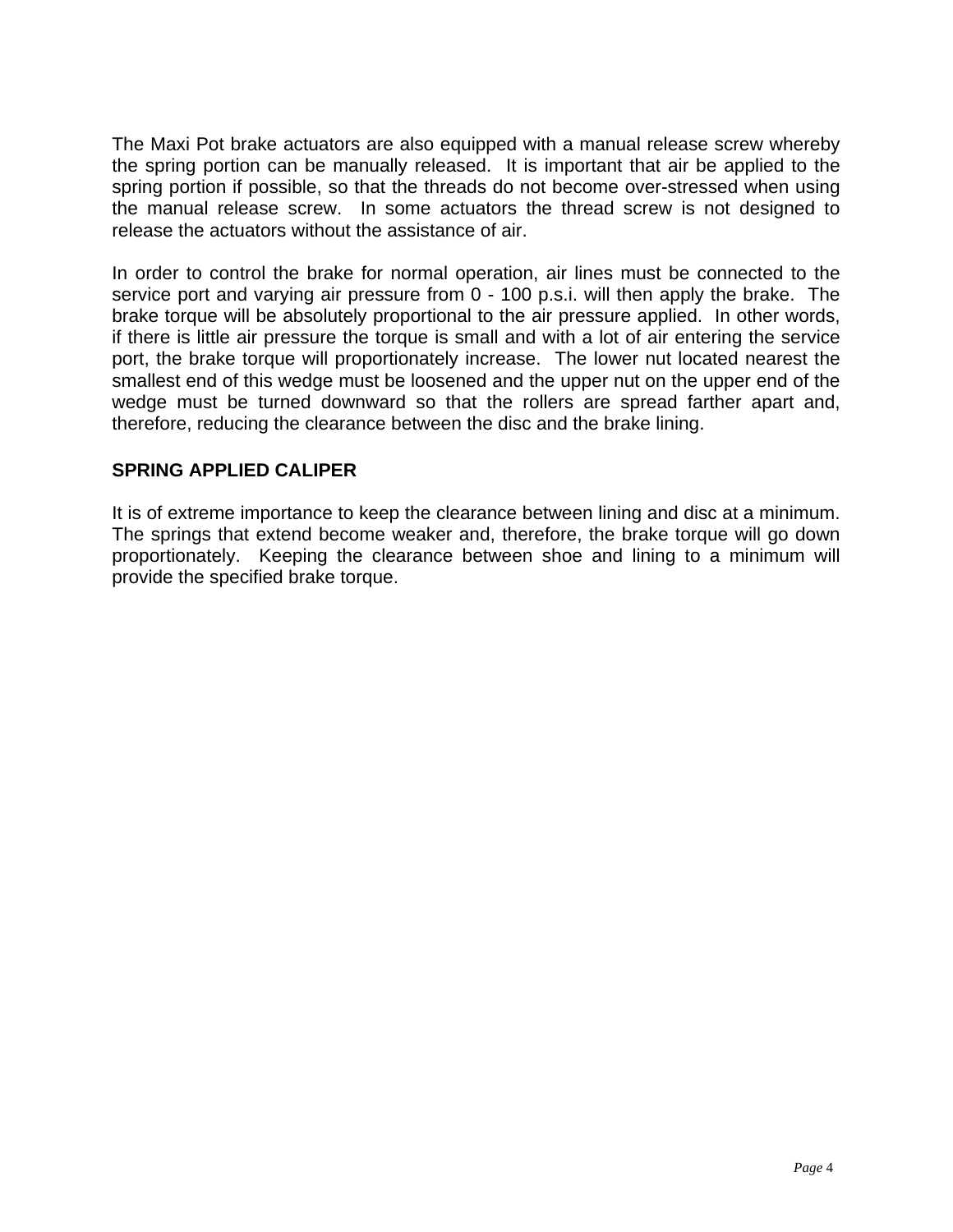## **INSTALLATION AND ADJUSTMENT INSTRUCTIONS FOR KOBELT DISC BRAKE CALIPERS**

#### **BRAKE DISC INSTALLATION**

The brake disc must be installed onto a rotating element that is machined flat and clean for the disc mounting surface. The rotating element should have bearings sufficient to carry the weight of the disc and also absorb the additional stress when the disc brake is applied. The bearings should also be of sufficient quality to make the shaft run through without wobbling. Any excess run-out (wobble) of the disc could cause premature lining wear and also cause the caliper lever arm bearings to wear out as well as wearing out the actuator prematurely. For special applications, some end float in the shaft can be tolerated.

### NOTE: Consult Kobelt for maximum float in shaft bearings

It is important to remember that the brake disc itself must be installed onto the rotating element before installing the caliper. This will then allow proper alignment of the brake caliper to the disc. The disc mounting bolts used must be suitable to absorb the brake torque plus any shock load in the system. For high temperature disc applications, the holes for the mounting bolts must be machined oversized to allow the disc to expand and contract during operation.

| Disc Bolt Circle | Maximum Disc Temperature, °F |       |       |       |
|------------------|------------------------------|-------|-------|-------|
| inches           | 400                          | 500   | 600   | 700   |
| 10               | 0.013                        | 0.016 | 0.020 | 0.023 |
| 15               | 0.020                        | 0.024 | 0.029 | 0.034 |
| 20               | 0.026                        | 0.033 | 0.039 | 0.046 |
| 25               | 0.033                        | 0.041 | 0.049 | 0.057 |
| 30               | 0.039                        | 0.049 | 0.059 | 0.068 |
| 35               | 0.046                        | 0.057 | 0.068 | 0.080 |
| 40               | 0.052                        | 0.065 | 0.078 | 0.091 |
| 45               | 0.059                        | 0.073 | 0.088 | 0.102 |
| 50               | 0.065                        | 0.081 | 0.098 | 0.114 |
| 55               | 0.072                        | 0.089 | 0.107 | 0.125 |
| 60               | 0.078                        | 0.097 | 0.117 | 0.137 |
| 65               | 0.085                        | 0.106 | 0.127 | 0.148 |
| 70               | 0.091                        | 0.114 | 0.137 | 0.159 |
| 75               | 0.098                        | 0.122 | 0.147 | 0.171 |
| 80               | 0.104                        | 0.130 | 0.156 | 0.182 |

## **BOLT MOUNTING HOLE DIAMTER OVER-SIZING IN INCHES**

All fasteners must be SAE grade 5 or better**.**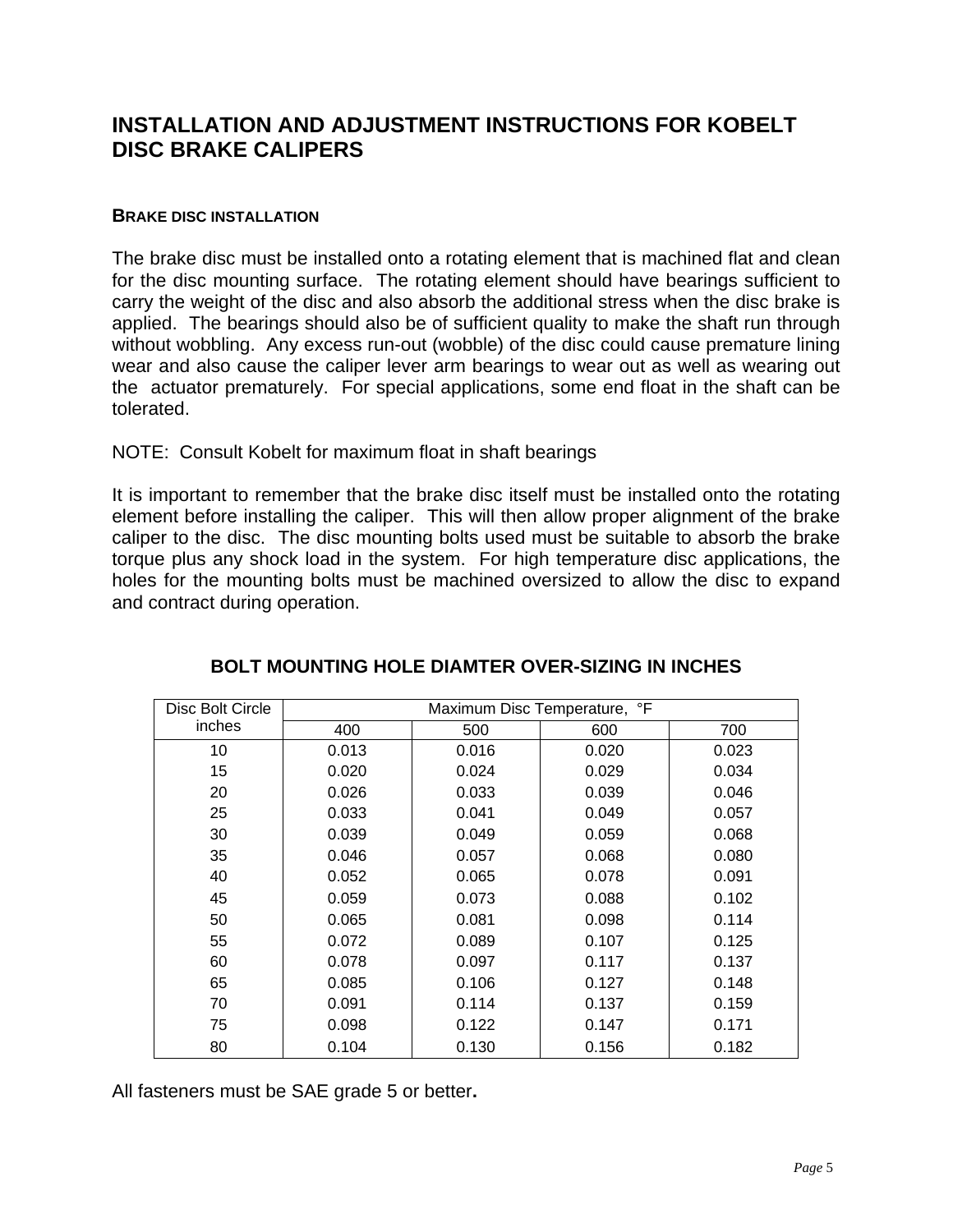Since a brake disc is absorbing energy during operation, it will in this process, become hot and consequently expand. The hotter a brake disc becomes, the more it will expand. Depending on the type of material used, a disc may also shrink during initial start-up and could become considerably smaller depending on the maximum operating temperature. Therefore the spigot diameter between the male and female bore must be machined to such dimensions as to allow for the shrinkage of the disc. We would highly recommend that you contact Kobelt Manufacturing with all the operating criteria for assistance. The minimum clearance recommended is 0.5 mm depending on the working temperature and disc size.



The disc must never be machined with a male spigot for high temperature applications since such spigot (see Fig. 1 detail "B") will prevent the disc from expanding due to heat.

Under no circumstances should a disc be installed onto the rotating element by welding. This would result in immediate disc failure and also cause the caliper to be destroyed in a short period since the disc will be wobbly from being unable to expand and contract. The outer surface of the disc will become extremely wobbly and in the process, destroying the caliper.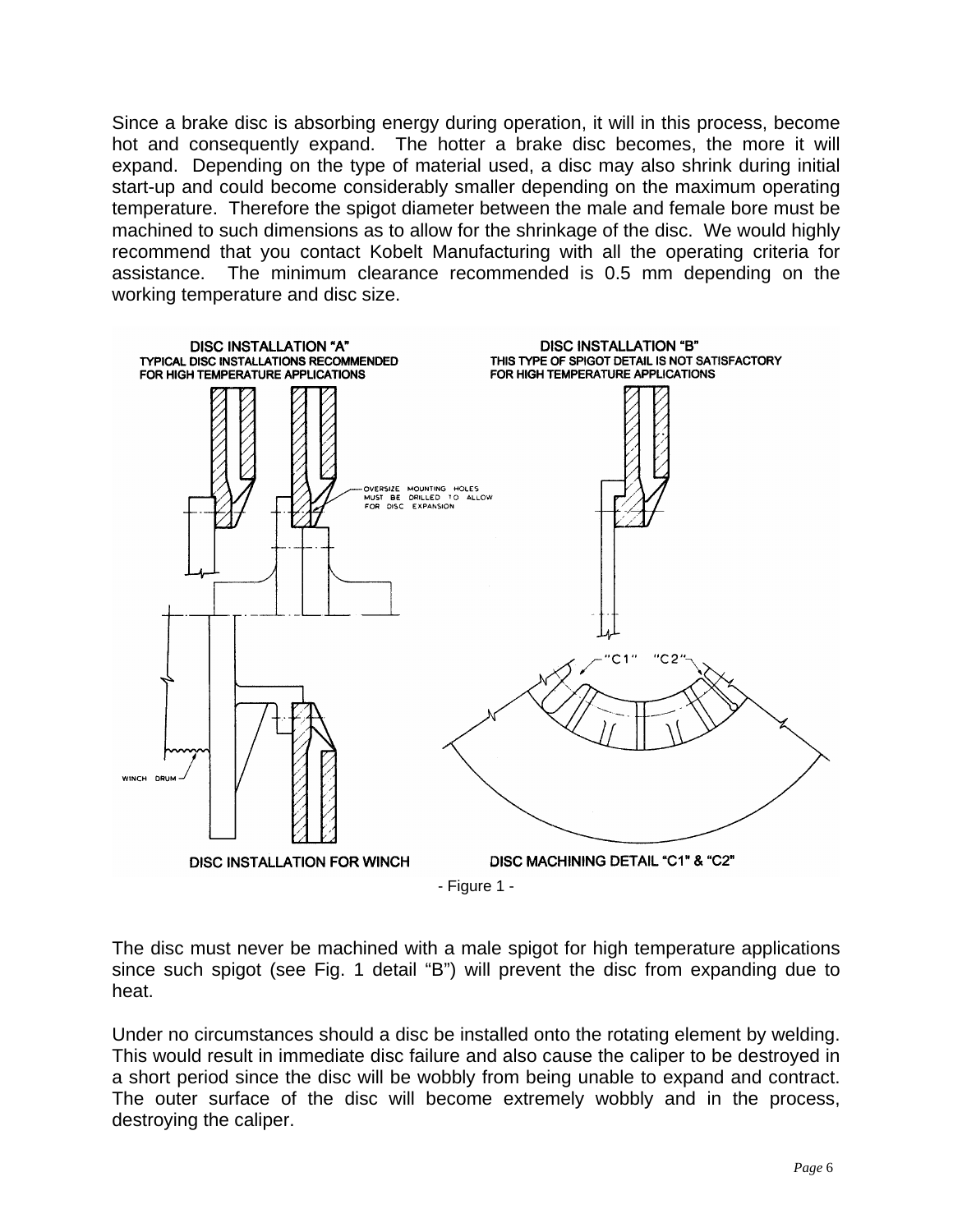The caliper brake unit should also be mounted as to allow for disc expansion without causing interference between the outer circumference of the disc and the inner caliper frame.

The heat transfer from the disc to the mounting flange is relatively low; therefore fitted bolts cannot be used. If the maximum operating temperature of the disc is known, the clearance allowance can easily be calculated after the bolt circle is established.

It is also important to obtain a fine grain disc casting material which should be machined to a fine finish (32 micro inches preferably). This will eliminate excessive lining wear.

*Important Notes*: All the clamping force and torque values of Kobelt Disc Brakes are generated in house, and mostly theoretical. Each actual test that took place was generated under ideal conditions. We would, therefore, recommend that a safety margin in selecting our disc brakes is important, since in most cases, field applications don't come close to perfect conditions and, therefore, should be calculated at a lower value.

On some equipment, it is not possible to burnish the Kobelt brake lining because of slow rotating or limited HP available. In cases like this the brake torque should be doubled in order to arrive at a satisfactory braking system.

In cold weather, iron becomes very brittle and it is, therefore, extremely important to warm up the disc gently without causing excessive thermal stresses in the disc. Or else, this could cause instant disc failure. Warming up the disc gently is of utmost importance. Once the disc is out of freezing condition it can be used normally as intended.

The Kobelt disc brakes are also equipped with shims that can be installed between the shoe and the shoe bearing to allow for various disc thicknesses. These shims are readily available at extra cost.

The Kobelt brake calipers and discs are installed in a wide range of environments. Some of them are running in very clean surroundings and some in absolutely dusty and dirty environments. Kobelt does provide brake calipers with grease fittings that must be greased in order to stop the calipers from seizing up. The frequency of lubrication depends largely on the environment. If Kobelt disc brake calipers are installed without grease fittings in a relatively dirty environment, it is highly recommended to take a good machinery oil and lubricate the pins with an oil can. This should be applied to all bearing and pin sections.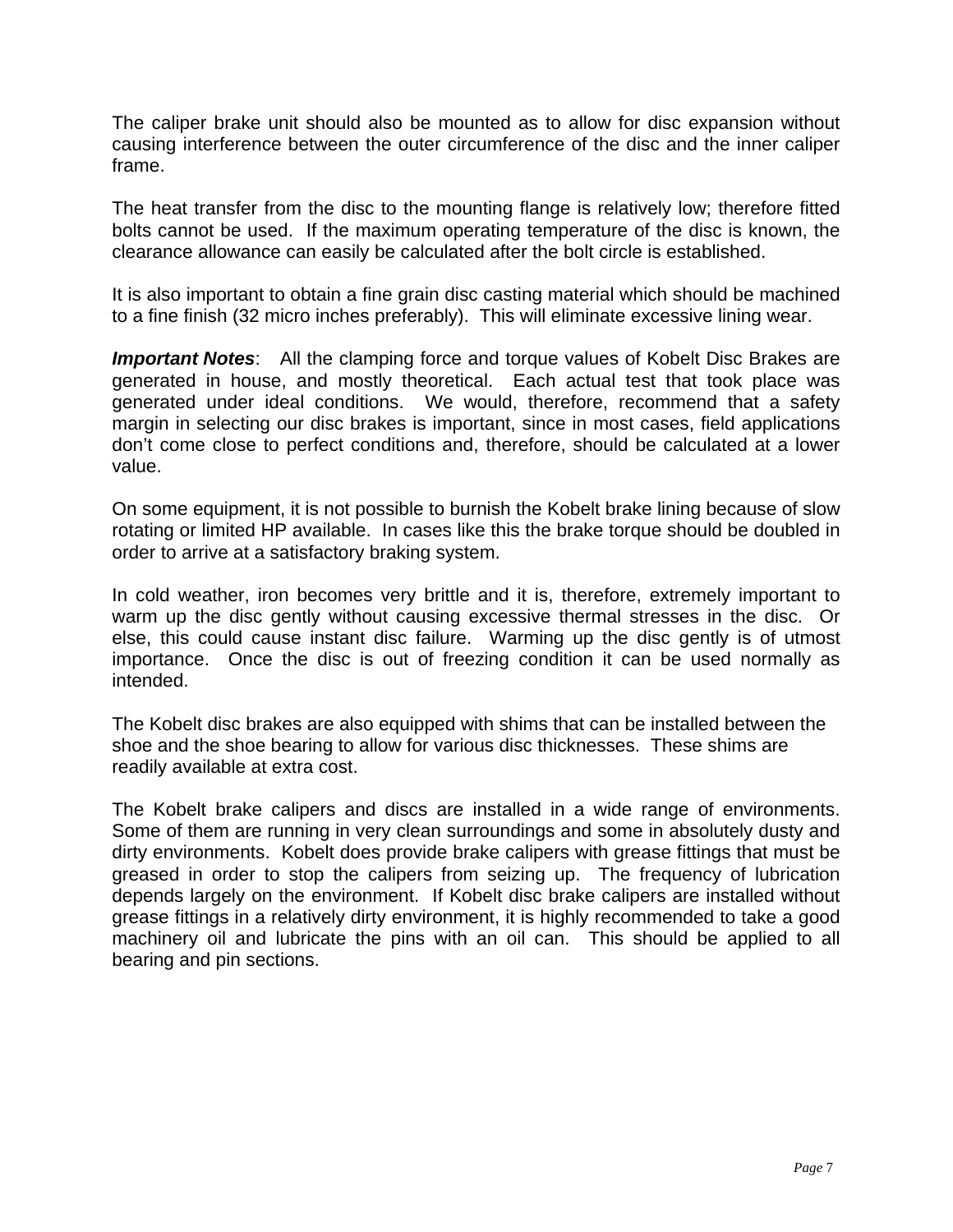#### **DISC BRAKE CALIPER INSTALLATION**

The foundation plate to support the brake caliper must be strong enough to withstand the maximum torque generated by the brake caliper. The foundation must also be flat and square to the brake disc. The caliper must be installed with the proper size bolts (grade 5 or better) as specified in our drawing and under no circumstances must there be a bolt missing. It is also important that these bolts be properly and evenly torqued. Failing to do so could cause the foot of the brake to fail. Ensure that the assembly fasteners are tightened before placing a brake caliper into operation. Again, loose bolts will cause the brake to fail and could cause severe injury to personnel.

With the 5000 series brakes, it is possible to undo the assembly bolts (or nuts) and raise the entire caliper arrangement away from the foot to allow installation of the mounting bolts into the brake foot. After the bolts are in place the brake can be re-assembled. The clearance between the brake and disc should be equally divided on both sides of the brake disc and the shoe should be parallel to the disc. The rugged design of Kobelt brake calipers allows for slight inaccuracy without adversely affecting the performance.

On the die-cast bronze 5000 series brake calipers, shims can be placed between the shoe bearing and the shoe to allow the calipers to be adapted to various sizes of disc thickness. The actuators themselves also have an adjustable clevis to allow for brake lining or disc thickness variations.

It is important that the clearance between the shoe and the disc be maintained at a minimum for fast response and also minimizes the air consumption in air applied calipers. The spring applied actuators are equipped with a single pipe port, with either 1/4" or 3/8" NPT thread, at the actuator piston housing.

The air applied actuators from the bronze die-cast series have two supply ports per actuator. These ports are common internally. Normally only one port is connected to the control circuit. Only in cases of extremely fast response will it become necessary to connect both ports externally.

All Kobelt calipers, during assembly, are pre-greased on the shoe pin and saddle pin with a high grade grease. In some applications where high cycling or dirty environment exists, it is recommended to have grease fittings installed on the lever. Every lever can be equipped with two grease fittings: one on the saddle pin and one on the shoe pin. It is highly recommended that these pins be regularly greased with a good quality grease. In applications where there are no grease fittings, it is recommended to lubricate the pins with a fairly heavy grade oil. There is an extra cost for installing the grease fittings.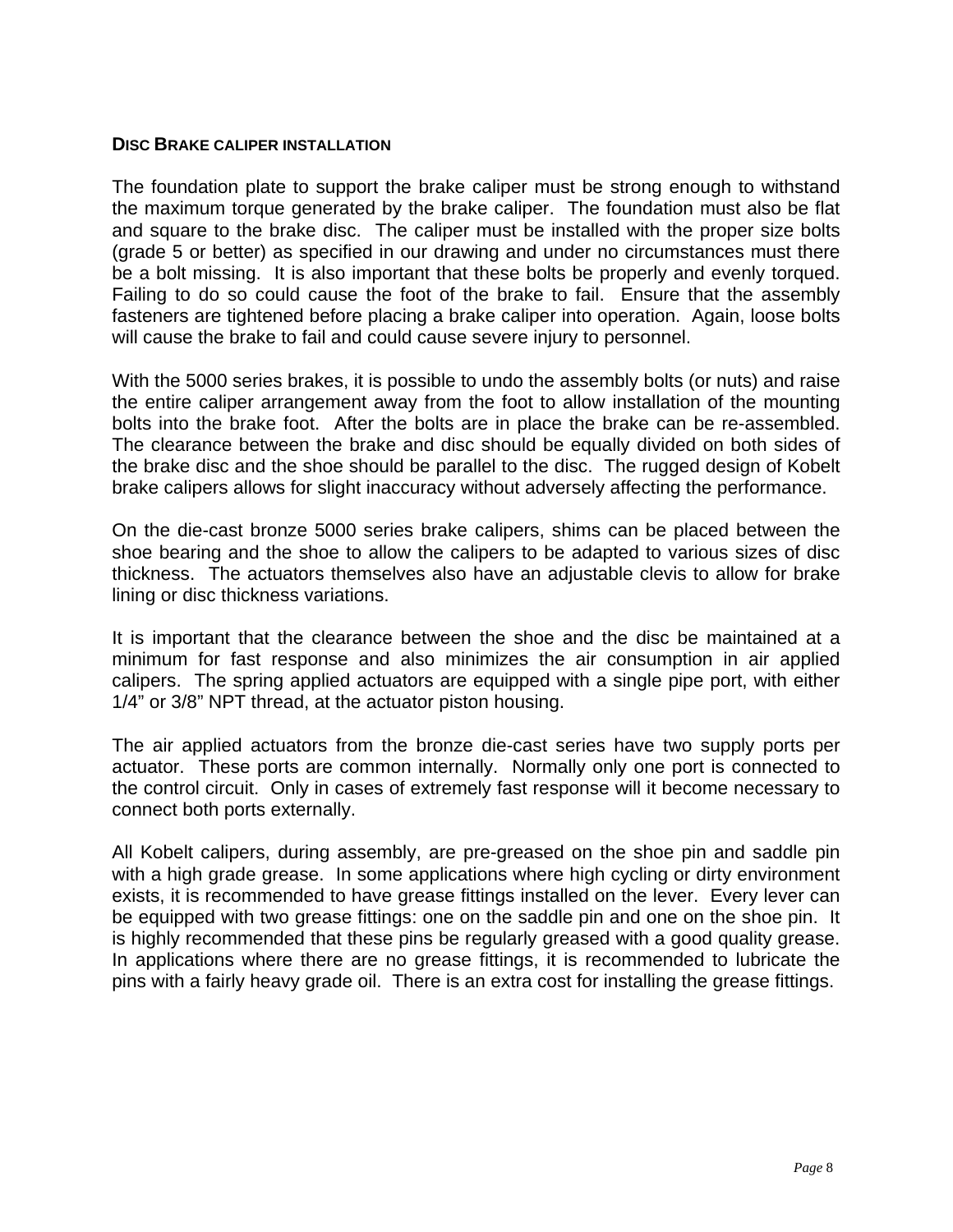When fabricating mounting foundations for either steering gear or disc brakes, it is extremely important that these items be installed on a flat and even surface. Failing to observe these instructions would cause a failure in the castings. When making a 'T' section foundation, the fabricator will install a flat piece of steel, as shown in Figure 1. However, when the items are welded together it will cause the mounting plate to be deformed, that is because when the welding cools, it will pull the mounting plate downward, making the top surface uneven and not acceptable for the installation of any Kobelt equipment, as in Figure 2. Even by placing mounting shims on the outside corners will not eliminate the problem, since the shims would have to be tapered to fit underneath, precisely, between the mounting foundation and the item to be installed. It is, therefore, recommended to make foundations as per Figure 3 and even in this case, welding can deform and twist the foundation plate if not done carefully. Please be careful to make this plate straight and square. Any fabrication selected must be strong enough to withstand any and all forces imposed by our steering gear or disc brake.

The mounting bolts must be of SAE grade 5'.



The contact area for the mounting screws or nuts should be half the bolt diameter. In other words, if the bolt is 1", the contact area of the bolt should be 1½" and that would leave a contact area all around the bolt of ¼". This will avoid the bolts sinking into the foot causing the bolts to become loose. This could come from heavy loads and vibrations. A locking mechanism for all bolts and nuts such as Loctite® is helpful to ensure a secure joint.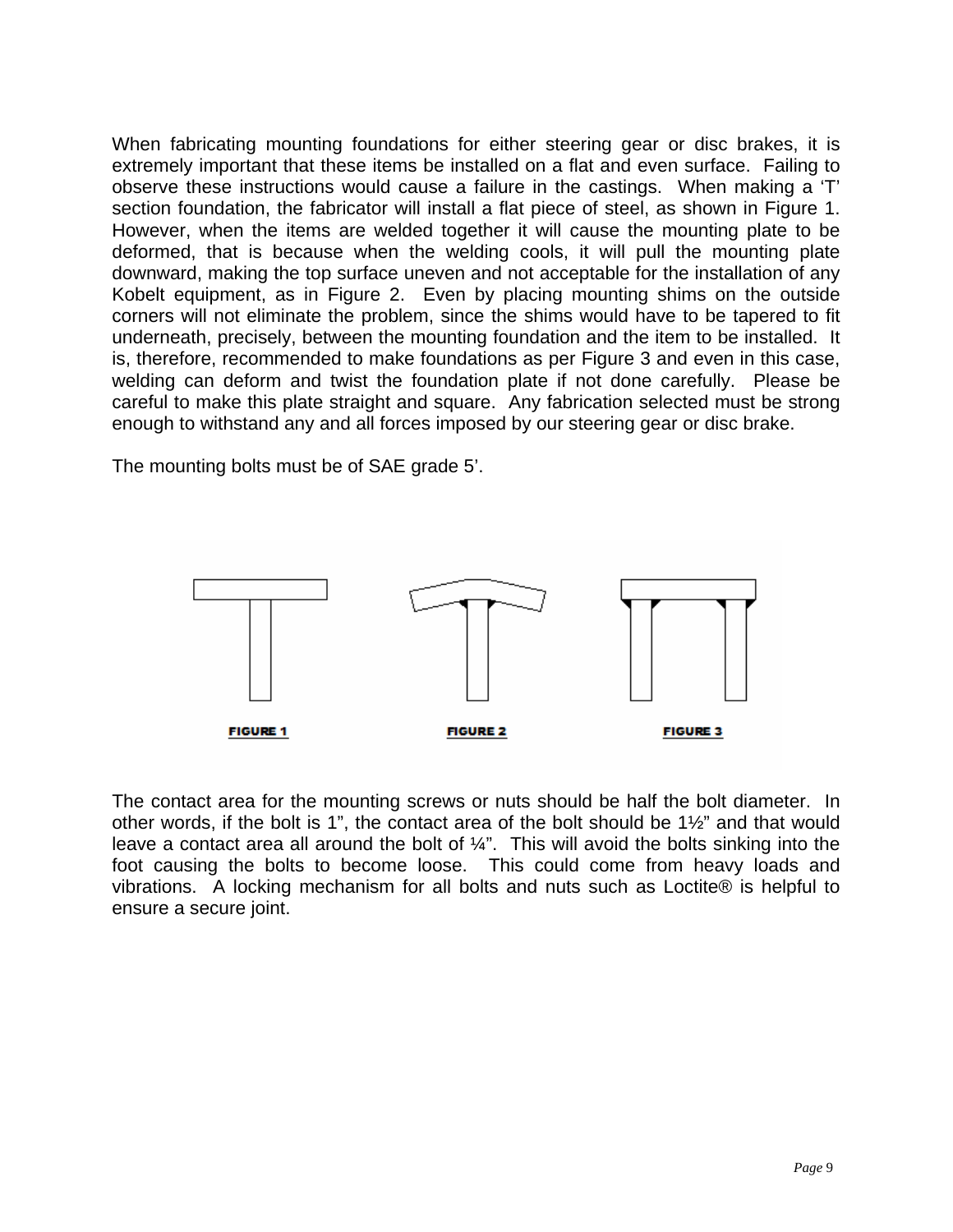## **CLEARANCE ADJUSTMENT**

*Before making any adjustment ensure that the brake is released* 



## **SPRING APPLIED ACTUATOR**

The clearance can be adjusted by removing pin "A" and then turning clevis "B". It can further be adjusted by loosening jam nut "C", then removing bolts in bracket "D" and rotating same.



## **FLUID APPLIED ACTUATOR**

Remove both pins "A" and turn both clevises an equal amount. Turn counter clockwise to decrease clearance and clockwise to increase.



## **BALANCING LINK ADJUSTMENT**

Most calipers are equipped with balancing links to ensure even lining wear. To adjust, loosen screws "B" and adjust link "A" to align the shoe parallel with the disc.

## **SHIM KITS**

In order to adapt a caliper for a thinner disc, shim kits are available for use. These shims "D" fit between the brake shoe and the bearing. See products sheets for ordering information.

## **LINING REPLACEMENT**

It is important to replace the lining before the rivets make contact with the disc. By removing screws "C" or pin "E", the shoes can be taken off from the caliper assembly. Drill out the rivets and install new lining with the proper rivets. When reinstalling shoes into the caliper assembly, be sure to re-engage the balancing link "A".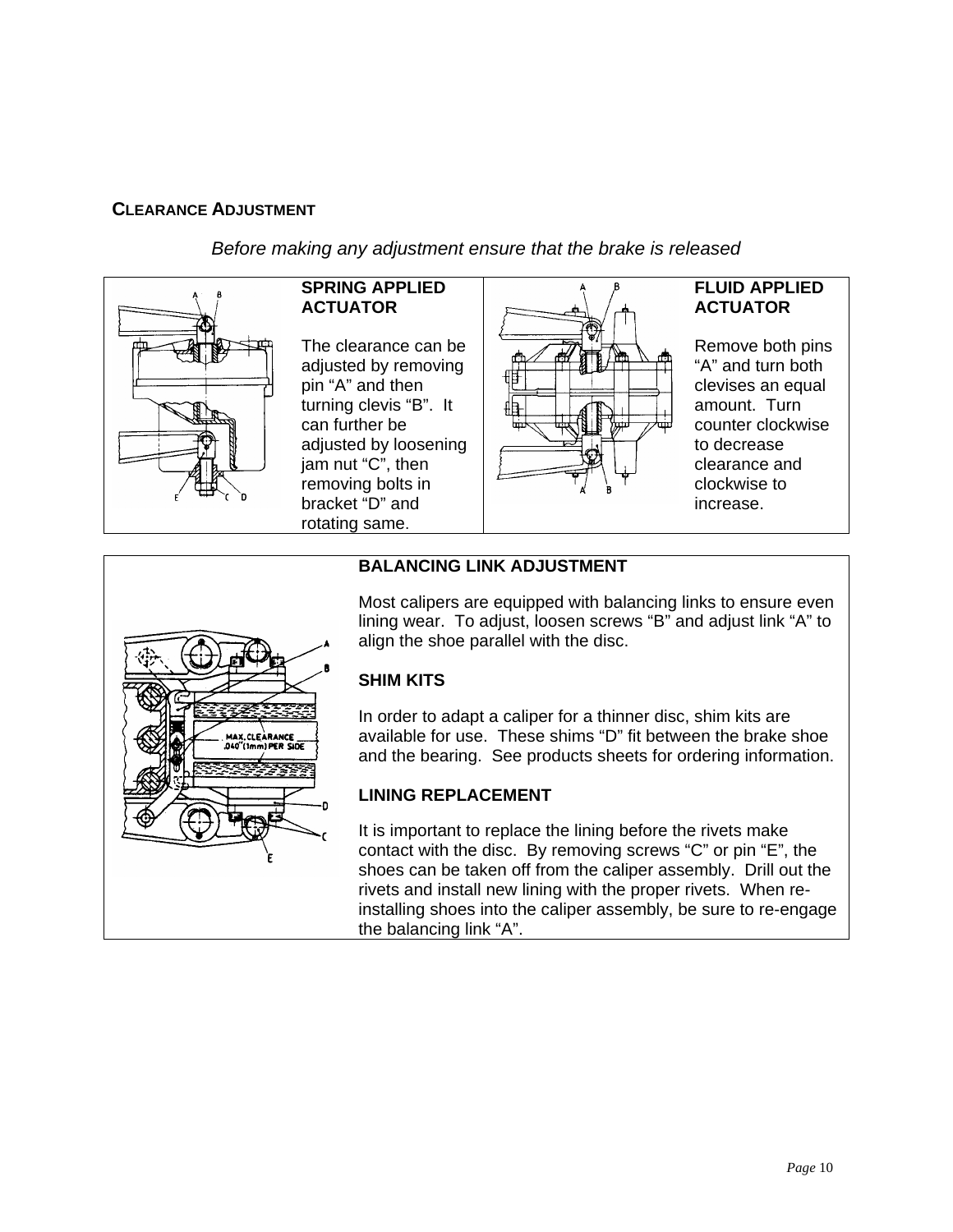

## **For Combination (-CM) Brakes, ADJUSTMENT FOR DISC-LINING CLEARANCE**

To adjust the clearance between the disc brake and lining, adjust the nuts "G" and "H" on the extension rod "J" up or down to move the wedge "F" to a position that gives the desired clearance at the lining. Tighten the nuts securely once the position is set.

## **INSTALLING DISC BRAKE ON A DRILL RIG DRAW WORKS**

For many years the industry used drum brakes with a mechanical linkage to the driller platform. The movement of the lever was transmitted to the band brake. In other words, any slight mechanical movement of the driller lever was an instant response at the band brake.

When installing a disc brake on a drill rig, the power is transmitted via pneumatic air lines and valves. For many years we have been trying to teach the oil industry to use generous air lines. Our recommendation for a single disc requires a ¾" supply line from the tank to the booster relay model 3329, and from the booster valve to the brake. The air lines from and to the driller valve 2588 should be 3/8" ID. This will give an immediate response to the brake calipers. If there is a delay in brake application the operator might have pushed the brake handle too far. Consequently, once the air reaches the brake caliper, it will be too much. So the operator will have to pull the handle back. All day long he will be searching for the right brake torque. However, if it happens instantly, he will feel much more secure and will enjoy running the rig with confidence.

### **TWIN BRAKE CALIPER INSTALLATION**

It is recommended to have a 1" ID line from the tank to the 3329 relay valves and a  $\frac{3}{4}$ " ID line from the brake relays to the brake caliper. It is also recommended to have a pneumatic interlock between clutch and brake. A crown saver valve can also be installed to avoid overshooting at the top.

There are many ways that we can provide pneumatic circuitry and valves to improve the operation of a drill rig. Please contact Kobelt for various options.

What really makes the drill rig easy to operate is with Kobelt disc brakes on the main drum whereby the pressure can be set to allow the drill to proceed at a constant rate. Many operators have long discovered this advantage.

For the emergency line, a 3 way valve of relatively small flow can be provided. A quick release valve must be installed near the brake actuator to dump the air rapidly in case of an emergency.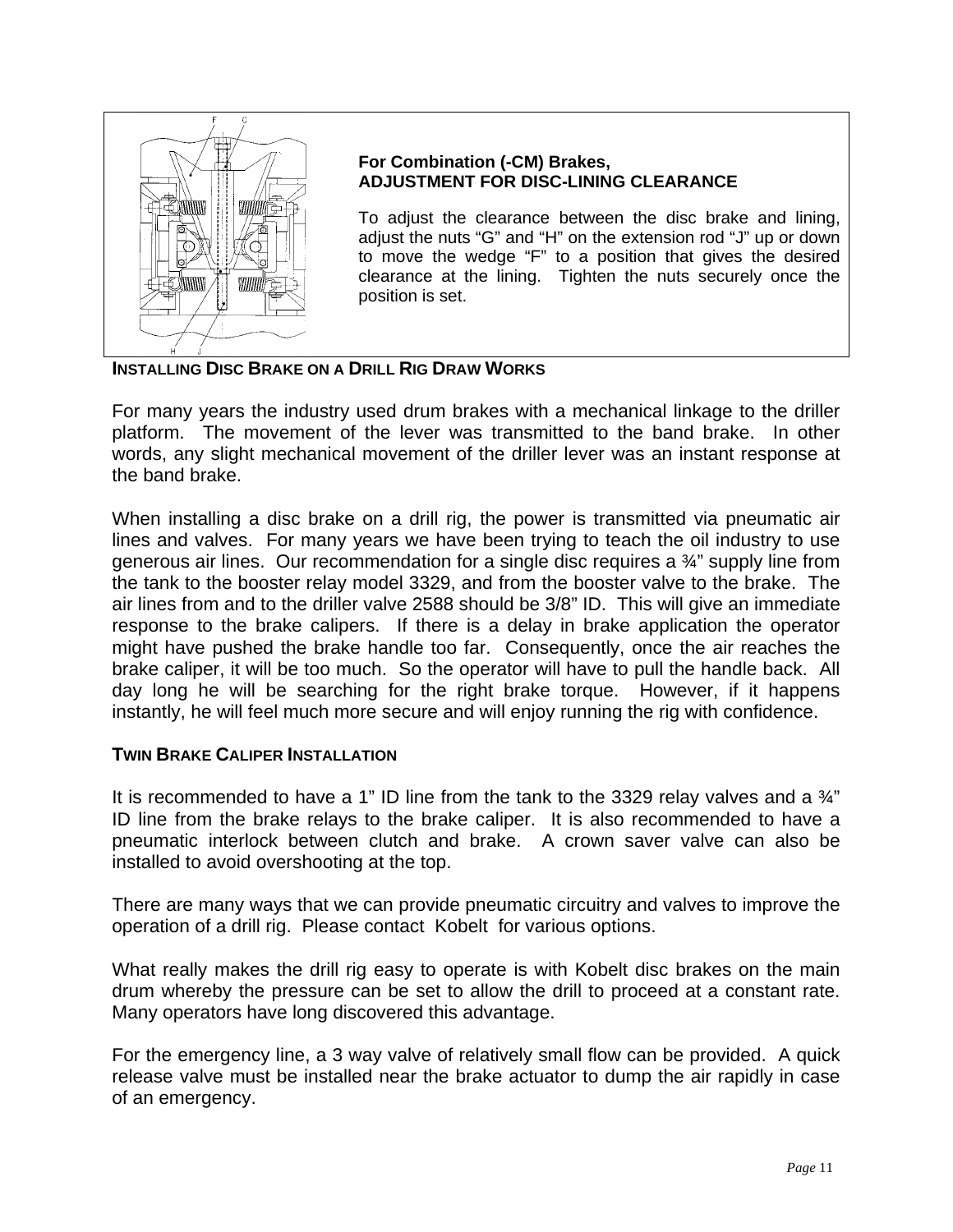### **AIR SUPPLY AND TREATMENT OF DRAW WORKS DISC BRAKES**

It is of extreme importance that air compressors and storage tanks provide sufficient air during the operation of the brakes and clutches. There must not be any shortage of supply air. It is also of extreme importance that all the air lines between the tanks, control valves and brake actuators are of a generous size. An operator will lose confidence in the rig if the response between control handle and brake response is not instant. Actuators and control valves equipped with "U" cups and "O": rings require lubrication in order to provide long service life. "O" ring and "U" cups will become sticky and show wear if not lubricated properly. Diaphragm type actuators do not require lubrication. However, it is recommended that the control valve should have a lubricant in order to make it respond accurately.

The main supply line to the control and brake system should be equipped with a filter and regulator. The filter's function is to remove moisture and dirt in the system and the regulator will provide a constant air pressure to the control system. It is therefore, important that the compressor pressure be set higher than the air pressure regulator. The oil that is required for the lubricator should be of a hydraulic type with a viscosity of 10 to 32. Heavy oils are not a good solution for lubricators. It the draw works is operating in a cold environment, it is recommended to have an air dryer in the system to remove all moisture. In some cases, in extreme cold locations, it may be necessary to add a lubricator large enough to handle all the air flow. This lubricator should be equipped with a metal bowl. This lubricator can be filled with methyl hydrate (wood alcohol). The wood alcohol must, however, be used sparingly since it is not friendly to most synthetic rubber.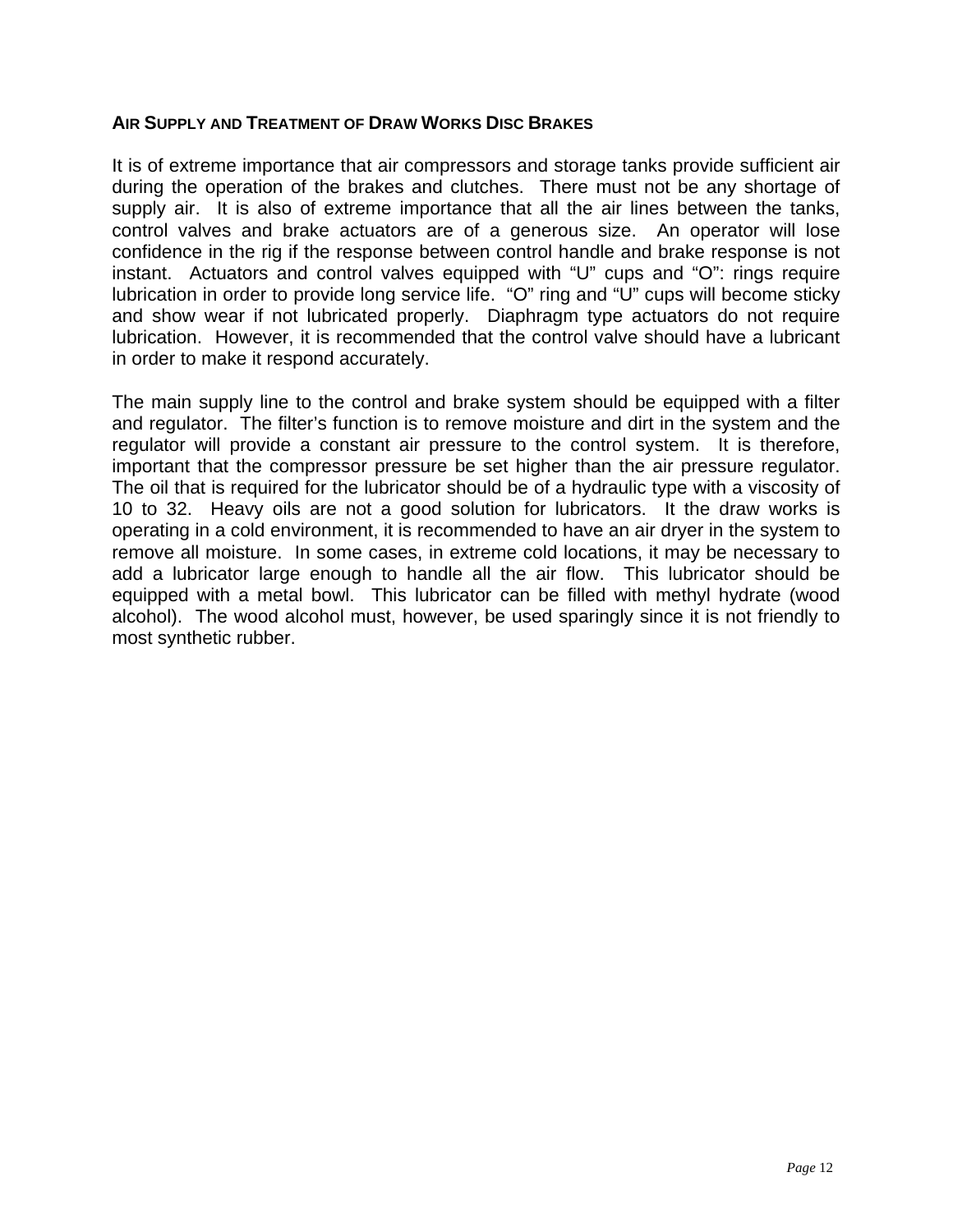#### **INITIAL BRAKE START UP**

In order to achieve maximum brake torque, it is of the utmost importance that the brake lining is sufficiently burnished. This can only be accomplished if the brake is applied on a relatively low pressure with the engine or motor driving the brake disc. This should be done approximately three times. The maximum disc temperature that should be achieved is approximately 500°F and each run should take approximately 10-15 minutes. A normal brake lining will provide a coefficient of friction of 0.45 at 200°F and can go as high as 0.6 at approximately 400-450°F.

If the lining is not properly burnished, a coefficient of friction as low as 0.3 is all that can be obtained. Extreme care, however, must be taken not to overheat the disc during the process. If the brake system is running in an environment where maximum brake torque is required (see note), burnishing has to be done all over again after a lining replacement. On water cooled discs it is extremely difficult to burnish the lining unless only a limited amount of water is fed into the disc during the burnishing operation. Again, extra care must be taken not to overheat the disc.

Note: To calculate brake torque, use the following formula:

## **Brake torque = clamping force x coefficient of friction x acting radius of disc**

## **CHECK LIST: BEFORE STARTING DISC BRAKES**

(1) Ensure that all bolts are of good quality and properly installed.

(2) Make sure that brake lining does not make contact with the disc when the brake is released. Also ensure the brake is reasonably square to the disc.

(3) Brake levers movement must not be obstructed and sufficient room should be allowed for the actuator rod to come out completely without any interference.

(4) Check the brake disc surface for foreign matter and grease. Remove all contamination from the disc with cleaning solvent. If the disc was damaged during installation with nicks or welding marks, remove the defects before putting into service.

(5) Check the source of fluid supplied that it complies with the specified pressure range and that it is properly interlocked with other machinery such as clutches, electric motors, etc.

(6) Check that all bolts are tight and cotter pins are in place.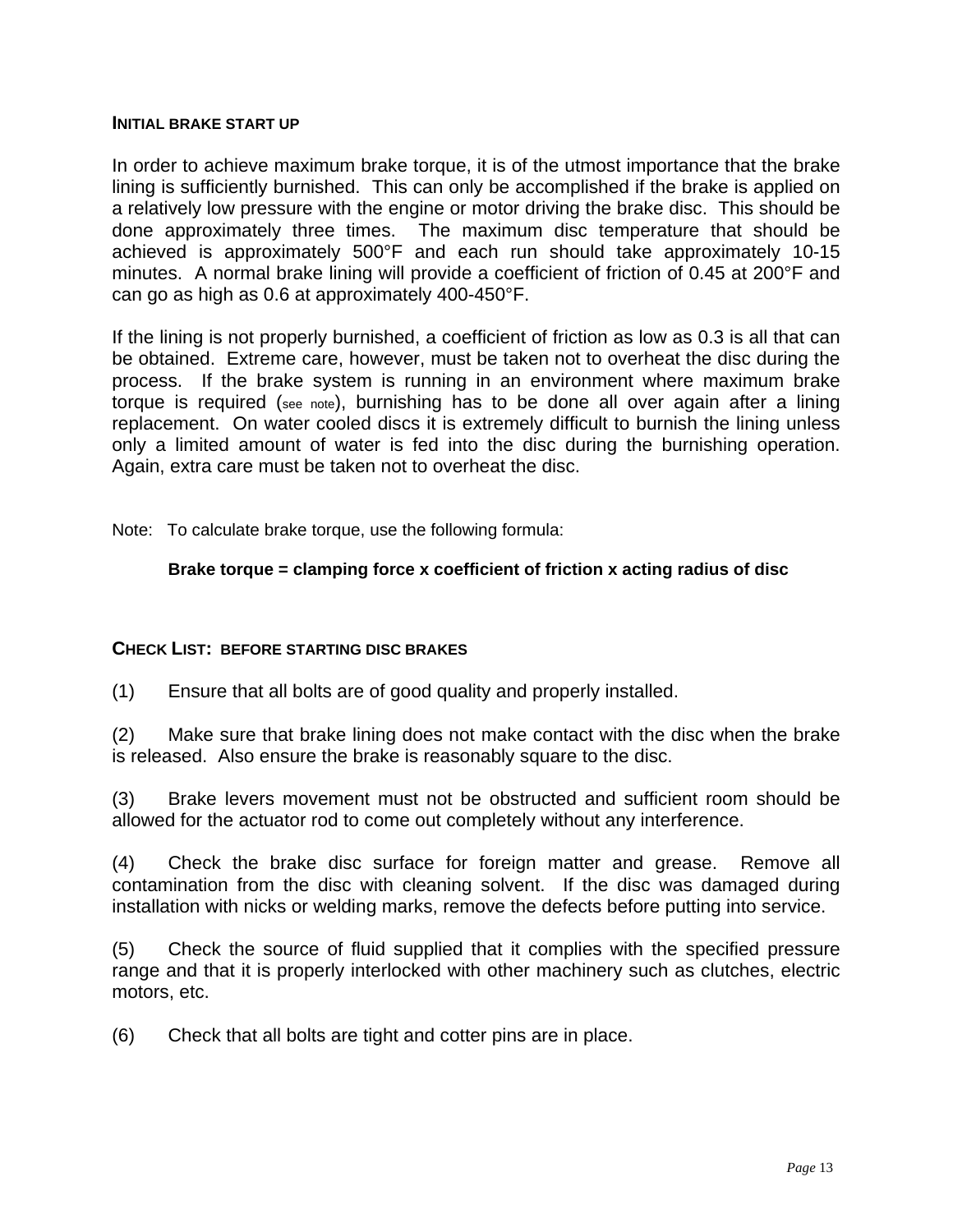## **MAINTENANCE**

Over the years, it has been proven that very little will go wrong with the Kobelt disc brake calipers and discs. However it is important that periodic inspection and maintenance should be carried out. The lining must be replaced before the shoe lining bolts or rivets start making contact with the brake disc. Moving joints are to be adequately lubricated for smooth and safe operation.

## **ACTUATOR MAINTENANCE**

Kobelt actuators require very little maintenance. However, due to normal wear and tear on the parts, regular inspection and maintenance should still be carried out

## **AIR (FLUID) APPLIED ACTUATORS**

In most cases these actuators are diaphragm operated and consist of two opposite spring-returned diaphragms with an "O" ring between the centre housing. Should any of the diaphragms or seal failure occur, remove actuator, dismantle same, clean and reinstall new diaphragm or seal and re-assemble actuator.

Operating temperature of fluid applied actuator is -40 $\degree$ C (-40 $\degree$ F) to 120 $\degree$ C (248 $\degree$ F).

### **SPRING APPLIED ACTUATORS**

If maintenance is required on the spring applied actuator, it must first be removed from the brake assembly. In order to remove the actuator, pressure must be applied to the actuator to release the brake, or use the manual release screw if available. After removal it must be retained in a press strong enough to retain the spring tension of the actuator. CAUTION: It is important that this holding device maintains the actuator in a position square to the press. The bolts holding both housings can now be removed and the pressure of the press can be slowly released thus allowing the housings to separate. Clean actuator, replace seals, inspect springs and change parts if necessary. Lubricate all moving parts, re-assemble and re-install actuator in reverse order.

Operating temperature of spring applied actuator is -40°C (-40°F) to 120°C (248°F)

Disc brake calipers equipped with spring applied actuators must have a lubricator in the control air system using light hydraulic oil as lubricant. This is to prevent premature seal wear and stickiness.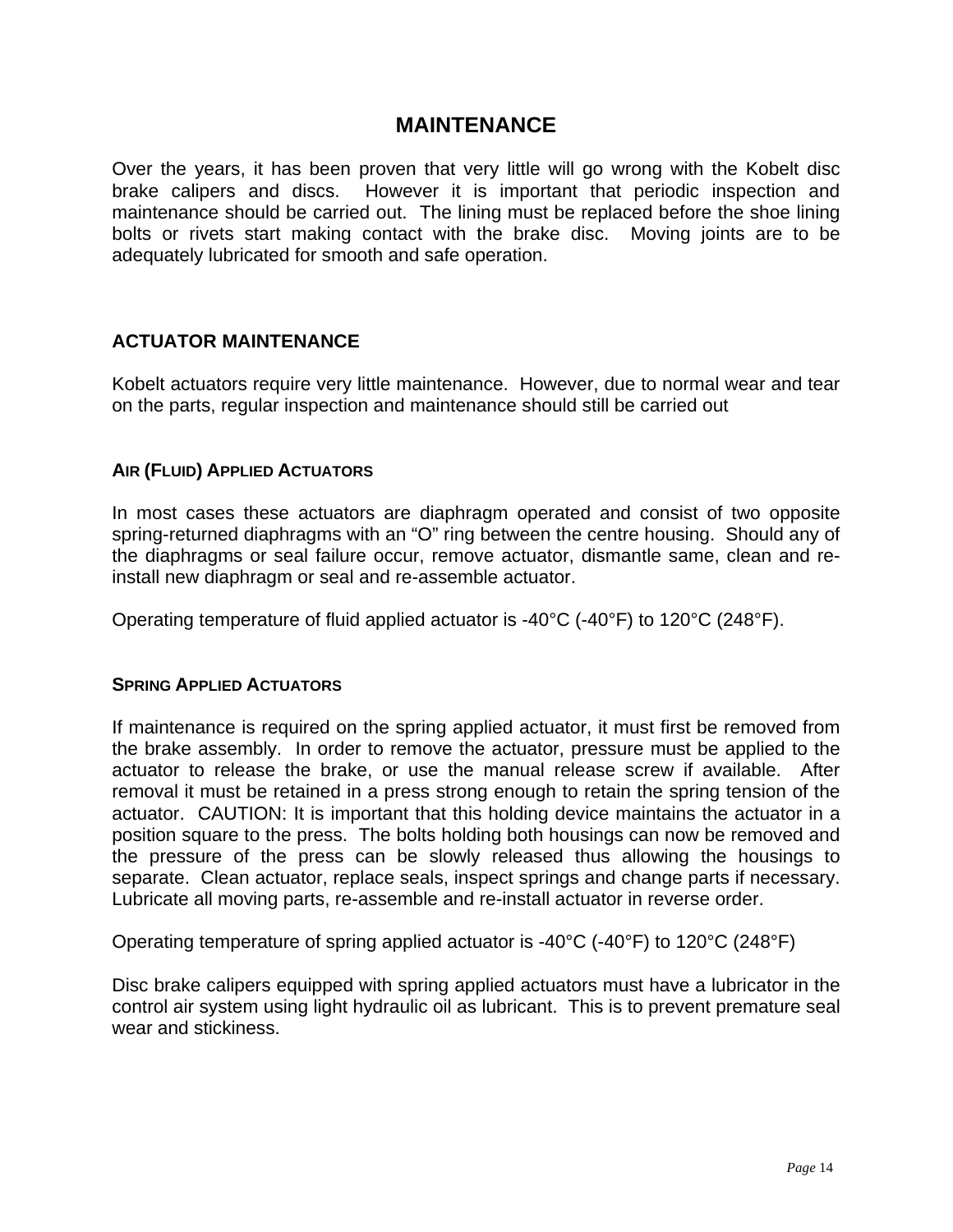## **SPRING APPLIED ACTUATORS WITH MANUAL RELEASE SCREWS**

All Kobelt spring applied actuators can be supplied with manual release screws. This release screw serves to release the brake upon failure of the fluid pressure. It is very important that the fluid supply line is open to tank or atmosphere when winding the release screw inward, since the piston cavity requires a fluid supply source when doing this. This holds especially true in hydraulic systems where a vacuum plus the spring tension is generated.

### **BRAKE SHOE CLEARANCE ADJUSTMENT FOR SPRING APPLIED ACTUATORS**

On the spring applied caliper, it is extremely important that the proper clearance be maintained between the shoe and disc. On the manual adjust actuator, remove the clevis pin and the clevis and manually rotate so that an optimum clearance between the disc and shoe can be obtained. When a lining is replaced it will be necessary to turn the clevis inward to allow for the extra thickness of a new lining. During normal use, our automatic adjust spring applied actuators will automatically adjust for the wear on the brake lining. When new lining is installed, the clevis pin must be removed from the actuator rod and the clevis turned, allowing the actuator rod to be pushed in completely for the extra lining thickness. Re-insert the clevis pin after the adjustment.

For optimum performance, it is essential that the clearance between the shoes and disc is kept at a minimum without inducing drag. The clearance should not exceed 0.010" (0.25 mm) for each side. This will allow for fast response as well as the minimum fluid consumption. The smaller the clearance is kept between the brake shoe and disc, the higher the maximum torque will be.

Disc brake calipers equipped with spring applied actuators operated with air pressure must have a lubricator in the system and the lubricant must be filled with a light hydraulic oil. This is to prevent premature seal wear and stickiness.

### **OPEN SHOE TYPE BRAKE CALIPERS (5000 SERIES)**

On these calipers the brake shoes are attached with pins to the brake lever. These pins must be removed in order to detach the brake shoe from the caliper. New lining can be installed and the brake re-assembled. It is important that the balancing link is connected to the back of the brake shoe.

#### **UNEQUAL LINING WEAR**

Kobelt Manufacturing has established a formula for placing the shoe pin on our open shoe disc brake calipers in a location where there is an equal pressure-velocity balance. Lining wear, however, is mainly determined by disc temperature and several other factors. In order to provide relatively equal lining wear a balancing link is developed that will control the lining wear from the ID to the OD of the lining. However, in some cases when the caliper is not centered, extreme stresses are put on the balancing link and in fact, will break or bend it. The balancing link is only intended to take up 3% of the